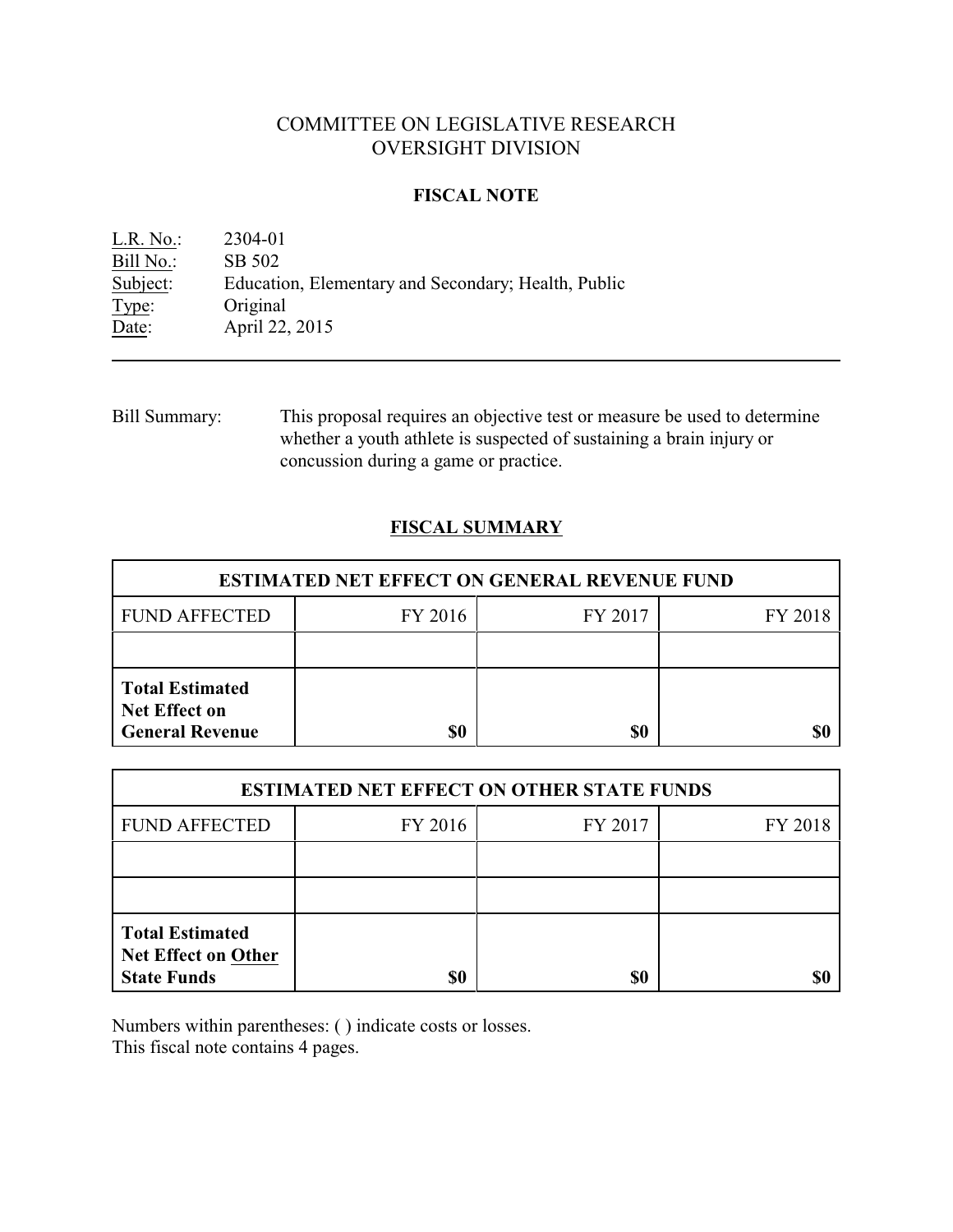L.R. No. 2304-01 Bill No. SB 502 Page 2 of 4 April 22, 2015

| <b>ESTIMATED NET EFFECT ON FEDERAL FUNDS</b>                               |         |         |         |  |
|----------------------------------------------------------------------------|---------|---------|---------|--|
| <b>FUND AFFECTED</b>                                                       | FY 2016 | FY 2017 | FY 2018 |  |
|                                                                            |         |         |         |  |
|                                                                            |         |         |         |  |
| <b>Total Estimated</b><br><b>Net Effect on All</b><br><b>Federal Funds</b> | \$0     | \$0     |         |  |

| <b>ESTIMATED NET EFFECT ON FULL TIME EQUIVALENT (FTE)</b>    |         |         |         |  |
|--------------------------------------------------------------|---------|---------|---------|--|
| <b>FUND AFFECTED</b>                                         | FY 2016 | FY 2017 | FY 2018 |  |
|                                                              |         |         |         |  |
|                                                              |         |         |         |  |
| <b>Total Estimated</b><br><b>Net Effect on</b><br><b>FTE</b> |         |         |         |  |

 $\Box$  Estimated Net Effect (expenditures or reduced revenues) expected to exceed \$100,000 in any Of the three fiscal years after implementation of the act.

| <b>ESTIMATED NET EFFECT ON LOCAL FUNDS</b> |         |         |         |  |
|--------------------------------------------|---------|---------|---------|--|
| FUND AFFECTED                              | FY 2016 | FY 2017 | FY 2018 |  |
| <b>Local Government</b>                    | \$0     | \$0     |         |  |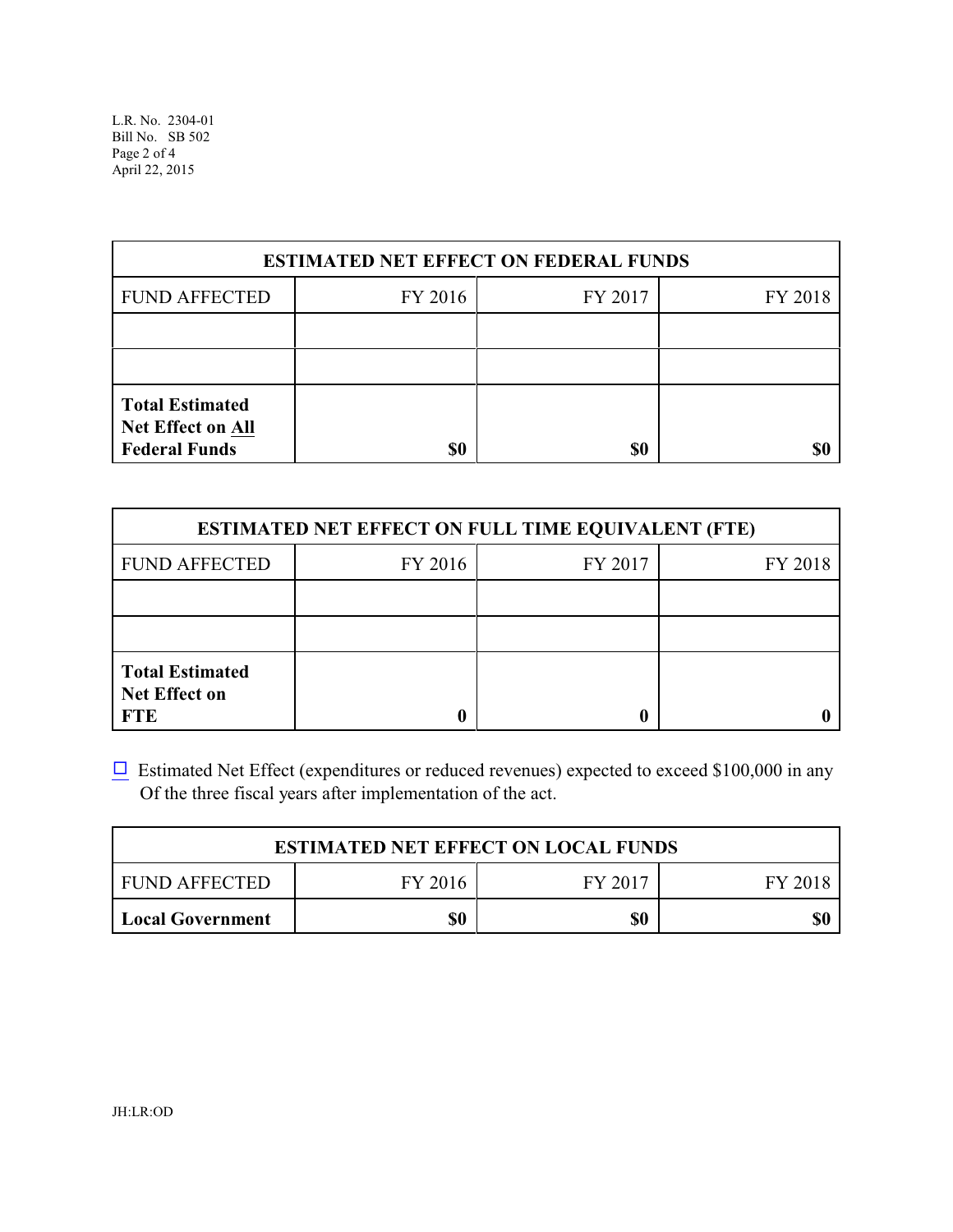L.R. No. 2304-01 Bill No. SB 502 Page 3 of 4 April 22, 2015

#### **FISCAL ANALYSIS**

#### ASSUMPTION

**Oversight** was unable to receive some of the agency responses in a timely manner due to the short fiscal note request time. Oversight has presented this fiscal note on the best current information that we have or on prior year information regarding a similar bill. Upon the receipt of agency responses, Oversight will review to determine if an updated fiscal note should be prepared and seek the necessary approval of the chairperson of the Joint Committee on Legislative Research to publish a new fiscal note.

Officials at the **Department of Elementary and Secondary Education** and **Kansas City Public Schools** each assume there was no fiscal impact from this proposal.

**Oversight** notes this proposal requires an objective test or measure be used to determine if a youth athlete has suffered a concussion. The Department of Health and Senior Services (DHSS) is currently charged with providing information regarding concussions to state activities associations. According to DHSS's website they provide information to the Missouri State High School Activities Association and the National Federation of High School Activities Association.

The Missouri State High School Activities Association (MSHSAA) is the largest organizer of public school sports in Missouri. The MSHSAA provides information to all schools regarding concussions, treatment of concussions and information regarding the removal of a student with a possible concussion. **Oversight** assumes this objective test or measure could be implemented within the current information distributed by MSHSAA to the school districts. Oversight assumes this proposal would not have a fiscal impact to the state or school districts.

| FISCAL IMPACT - State Government | FY 2016<br>$(10 \text{ Mo.})$ | FY 2017    | FY 2018    |
|----------------------------------|-------------------------------|------------|------------|
|                                  | <u>\$0</u>                    | <u>\$0</u> | <u>\$0</u> |
| FISCAL IMPACT - Local Government | FY 2016<br>$(10 \text{ Mo.})$ | FY 2017    | FY 2018    |
|                                  | <u>\$0</u>                    | <u>\$0</u> | <u>\$0</u> |